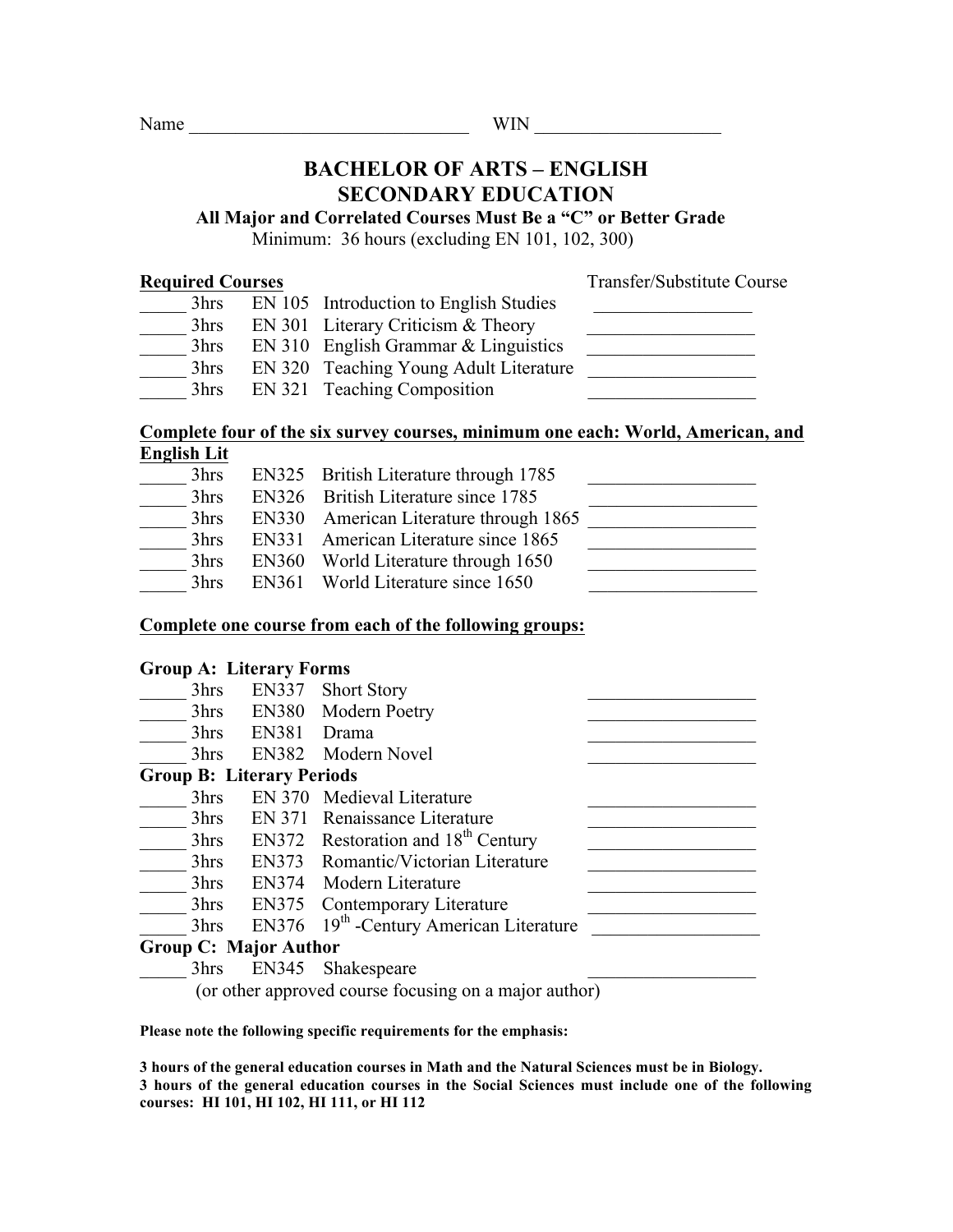### **BACHELOR OF ARTS – ENGLISH** General Education Requirements **ENGLISH EDUCATION EMPHASIS**

#### **REQUIREMENTS COMMON TO ALL BACHELOR DEGREES**

Minimum 120 Earned Hours **Minimum 99 Hours in College of Arts & Sciences** Minimum 84 Earned, Graded Hours Minimum 80 Earned, Non-Major Hours Minimum 45 Earned, Upper Division Hrs\_\_\_\_ Minimum 30 Earned Hours for Washburn Residency\_\_\_ No More than 12 Hours by Correspondence\_\_\_\_ 20 of last 30 Earned Hours at Washburn\_\_\_\_ OR 40 of last 60 Earned Hours at Washburn\_\_\_\_ Transformational Experience, if applicable\_\_\_\_

#### **GENERAL EDUCATION REQUIREMENTS**

ONLY SPECIFIC COURSES WILL MEET THE REQUIREMENTS FOR GENERAL EDUCATION.

SEE CATALOG.

*Courses in the student's major DO NOT fulfill general education requirements.*

| EN 101---3 hrs                       |                               |
|--------------------------------------|-------------------------------|
| "C" or better grade                  | Transfer or substitute course |
| EN 300---3 hrs                       |                               |
| "C" or better grade                  | Transfer or substitute course |
| FL 102 or higher or waiver per exam( |                               |
| "D" or better grade or "CR"          | Transfer or substitute course |
| WU 101---3 hours                     |                               |
| "C" or better grade or "CR"          | Transfer or substitute course |
| MA 112 or 116 or higher---3 hrs (    |                               |
| "C" or better grade                  | Transfer or substitute course |

#### **ARTS AND HUMANITIES: AR, CN, FL, FR, GE, HN201, HU, JP, MM, MU, PH, RG, SP, TH, WG**

Minimum 15 hours in at least 3 disciplines.  $\frac{3 \text{ hours AR/MU/TH}}{2 \text{ hours AR/MU/TH}}$  3 hours CN 150 No more than 6 hrs in one discipline may count. Must be "D" or better or "CR". Cannot use EN100, 101, 102, 200, 300.

| Dept. Course# Hours Grade |  |  | Dept. Course# Hours Grade | Dept. Course# Hours Grade |  |
|---------------------------|--|--|---------------------------|---------------------------|--|
|                           |  |  |                           |                           |  |
|                           |  |  |                           |                           |  |
|                           |  |  |                           |                           |  |

#### **MATHEMATICS & NATURAL SCIENCES: AS, BI, CH, GL, HN203, MA, NS, PS, CM**

|        | Minimum 12 hours in at least 2 disciplines other than Math must be taken. No more than 6 hrs in one discipline may |  |                 |                                                         |                           |  |  |  |                           |  |  |  |
|--------|--------------------------------------------------------------------------------------------------------------------|--|-----------------|---------------------------------------------------------|---------------------------|--|--|--|---------------------------|--|--|--|
| count. |                                                                                                                    |  | 3 hours BIOLOGY | Must be "D" or better grade or "CR". Cannot use MA 103. |                           |  |  |  |                           |  |  |  |
|        |                                                                                                                    |  |                 |                                                         |                           |  |  |  |                           |  |  |  |
|        | Dept. Course# Hours Grade                                                                                          |  |                 |                                                         | Dept. Course# Hours Grade |  |  |  | Dept. Course# Hours Grade |  |  |  |
|        |                                                                                                                    |  |                 |                                                         |                           |  |  |  |                           |  |  |  |
|        |                                                                                                                    |  |                 |                                                         |                           |  |  |  |                           |  |  |  |
|        |                                                                                                                    |  |                 |                                                         |                           |  |  |  |                           |  |  |  |
|        |                                                                                                                    |  |                 |                                                         |                           |  |  |  |                           |  |  |  |

#### **SOCIAL SCIENCES: AN, EC, GG, HI, HN202, PO, PY, SO, SS**

|                                                                                               | Minimum 15 hours in at least 3 disciplines. No more than 6 hrs in one discipline may count. |  |  |  |                           |  |  |  |                           |  |  |  |
|-----------------------------------------------------------------------------------------------|---------------------------------------------------------------------------------------------|--|--|--|---------------------------|--|--|--|---------------------------|--|--|--|
| 3 hours chosen from HI 101, HI 102, HI 11, OR HI 112.<br>Must be "D" or better grade or "CR". |                                                                                             |  |  |  |                           |  |  |  |                           |  |  |  |
| 3 hours AN 112                                                                                |                                                                                             |  |  |  |                           |  |  |  |                           |  |  |  |
|                                                                                               | Dept. Course# Hours Grade                                                                   |  |  |  | Dept. Course# Hours Grade |  |  |  | Dept. Course# Hours Grade |  |  |  |
|                                                                                               |                                                                                             |  |  |  |                           |  |  |  |                           |  |  |  |
|                                                                                               |                                                                                             |  |  |  |                           |  |  |  |                           |  |  |  |
|                                                                                               |                                                                                             |  |  |  |                           |  |  |  |                           |  |  |  |